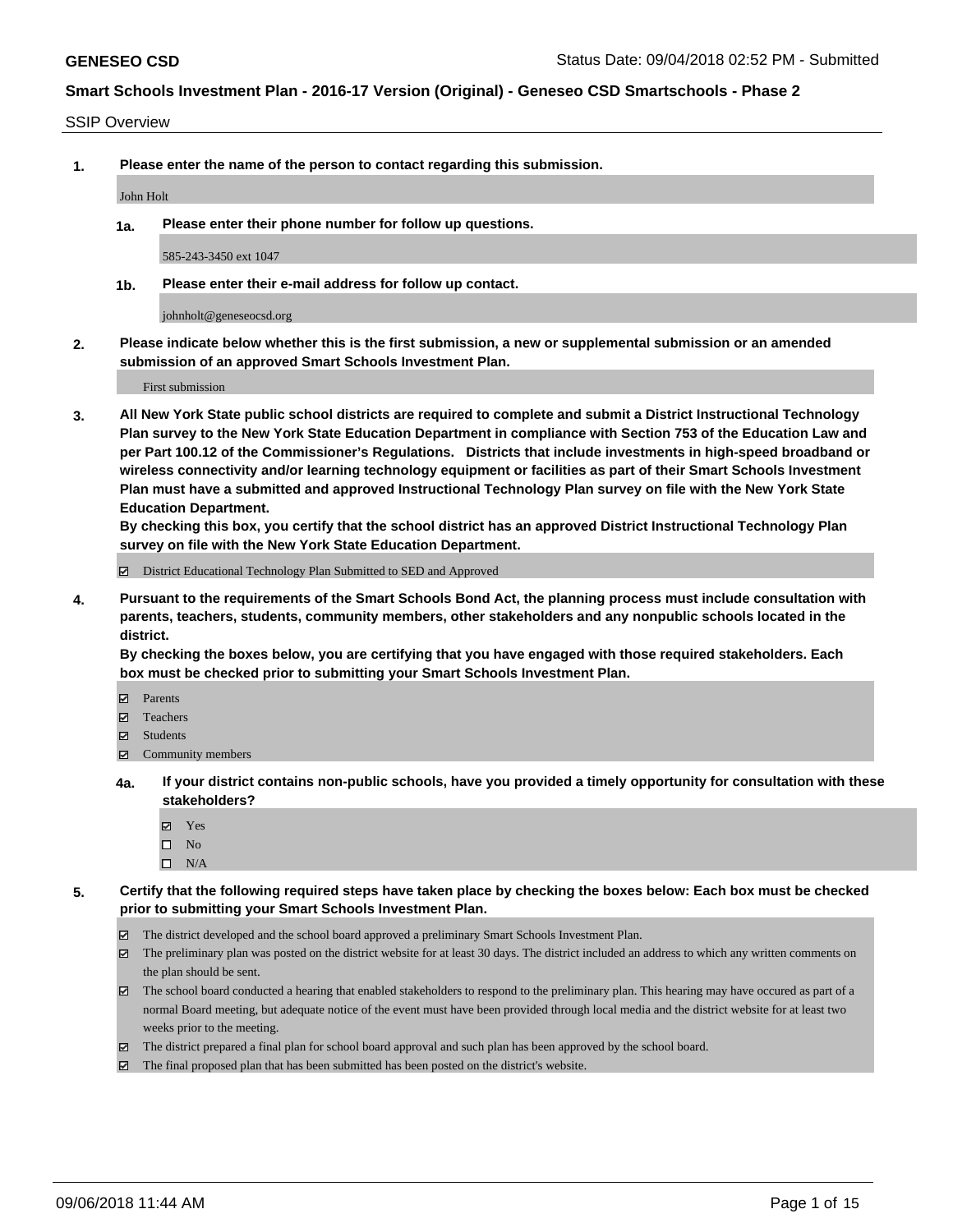SSIP Overview

**5a. Please upload the proposed Smart Schools Investment Plan (SSIP) that was posted on the district's website, along with any supporting materials. Note that this should be different than your recently submitted Educational Technology Survey. The Final SSIP, as approved by the School Board, should also be posted on the website and remain there during the course of the projects contained therein.**

BOE Technology Presentation 10-17-17.pptx

**5b. Enter the webpage address where the final Smart Schools Investment Plan is posted. The Plan should remain posted for the life of the included projects.**

https://www.geneseocsd.org/Page/272

**6. Please enter an estimate of the total number of students and staff that will benefit from this Smart Schools Investment Plan based on the cumulative projects submitted to date.**

1,100

**7. An LEA/School District may partner with one or more other LEA/School Districts to form a consortium to pool Smart Schools Bond Act funds for a project that meets all other Smart School Bond Act requirements. Each school district participating in the consortium will need to file an approved Smart Schools Investment Plan for the project and submit a signed Memorandum of Understanding that sets forth the details of the consortium including the roles of each respective district.**

 $\Box$  The district plans to participate in a consortium to partner with other school district(s) to implement a Smart Schools project.

#### **8. Please enter the name and 6-digit SED Code for each LEA/School District participating in the Consortium.**

| Partner LEA/District | <b>ISED BEDS Code</b> |
|----------------------|-----------------------|
| (No Response)        | (No Response)         |

#### **9. Please upload a signed Memorandum of Understanding with all of the participating Consortium partners.**

(No Response)

**10. Your district's Smart Schools Bond Act Allocation is:**

\$626,846

**11. Enter the budget sub-allocations by category that you are submitting for approval at this time. If you are not budgeting SSBA funds for a category, please enter 0 (zero.) If the value entered is \$0, you will not be required to complete that survey question.**

|                                       | Sub-<br>Allocations |
|---------------------------------------|---------------------|
| School Connectivity                   | $\overline{0}$      |
| Connectivity Projects for Communities | 0                   |
| <b>Classroom Technology</b>           | 170,448             |
| Pre-Kindergarten Classrooms           | $\overline{0}$      |
| Replace Transportable Classrooms      | $\Omega$            |
| High-Tech Security Features           | $\Omega$            |
| Totals:                               | 170,448             |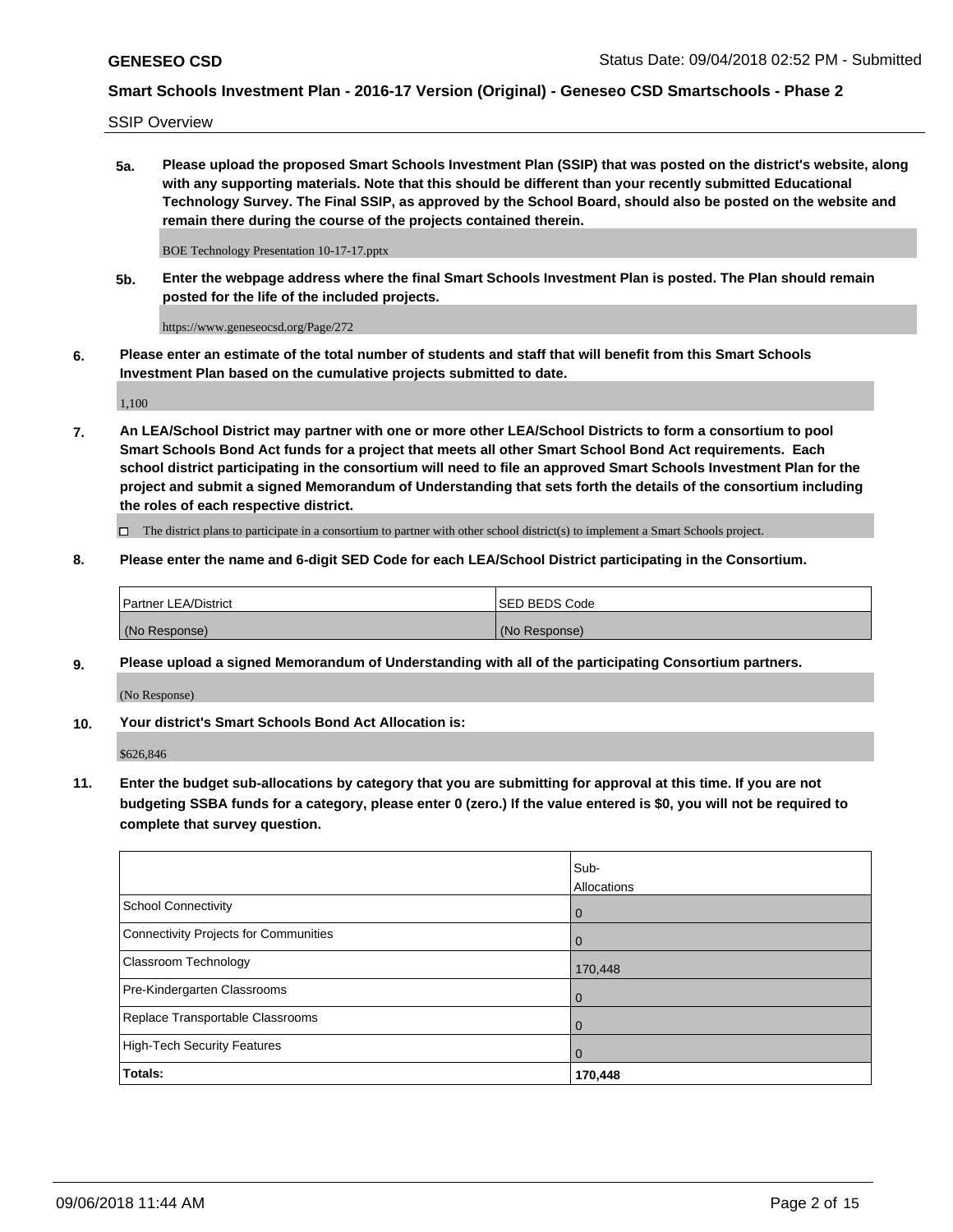School Connectivity

- **1. In order for students and faculty to receive the maximum benefit from the technology made available under the Smart Schools Bond Act, their school buildings must possess sufficient connectivity infrastructure to ensure that devices can be used during the school day. Smart Schools Investment Plans must demonstrate that:**
	- **• sufficient infrastructure that meets the Federal Communications Commission's 100 Mbps per 1,000 students standard currently exists in the buildings where new devices will be deployed, or**
	- **• is a planned use of a portion of Smart Schools Bond Act funds, or**
	- **• is under development through another funding source.**

**Smart Schools Bond Act funds used for technology infrastructure or classroom technology investments must increase the number of school buildings that meet or exceed the minimum speed standard of 100 Mbps per 1,000 students and staff within 12 months. This standard may be met on either a contracted 24/7 firm service or a "burstable" capability. If the standard is met under the burstable criteria, it must be:**

**1. Specifically codified in a service contract with a provider, and**

**2. Guaranteed to be available to all students and devices as needed, particularly during periods of high demand, such as computer-based testing (CBT) periods.**

**Please describe how your district already meets or is planning to meet this standard within 12 months of plan submission.**

(No Response)

**1a. If a district believes that it will be impossible to meet this standard within 12 months, it may apply for a waiver of this requirement, as described on the Smart Schools website. The waiver must be filed and approved by SED prior to submitting this survey.**

 $\Box$  By checking this box, you are certifying that the school district has an approved waiver of this requirement on file with the New York State Education Department.

#### **2. Connectivity Speed Calculator (Required)**

|                         | l Number of<br><b>Students</b> | Multiply by<br>100 Kbps | Divide by 1000 Current Speed<br>to Convert to<br>Required<br>l Speed in Mb | lin Mb           | Expected<br>Speed to be<br>Attained Within   Required<br>12 Months | <b>Expected Date</b><br>When<br>Speed Will be<br>Met |
|-------------------------|--------------------------------|-------------------------|----------------------------------------------------------------------------|------------------|--------------------------------------------------------------------|------------------------------------------------------|
| <b>Calculated Speed</b> | (No<br>Response)               | (No Response)           | (No<br>Response)                                                           | (No<br>Response) | (No<br>Response)                                                   | (No<br>Response)                                     |

**3. Describe how you intend to use Smart Schools Bond Act funds for high-speed broadband and/or wireless connectivity projects in school buildings.**

(No Response)

**4. Describe the linkage between the district's District Instructional Technology Plan and the proposed projects. (There should be a link between your response to this question and your response to Question 1 in Part E. Curriculum and Instruction "What are the district's plans to use digital connectivity and technology to improve teaching and learning?)**

(No Response)

**5. If the district wishes to have students and staff access the Internet from wireless devices within the school building, or in close proximity to it, it must first ensure that it has a robust Wi-Fi network in place that has sufficient bandwidth to meet user demand.**

**Please describe how you have quantified this demand and how you plan to meet this demand.**

(No Response)

**6. As indicated on Page 5 of the guidance, the Office of Facilities Planning will have to conduct a preliminary review**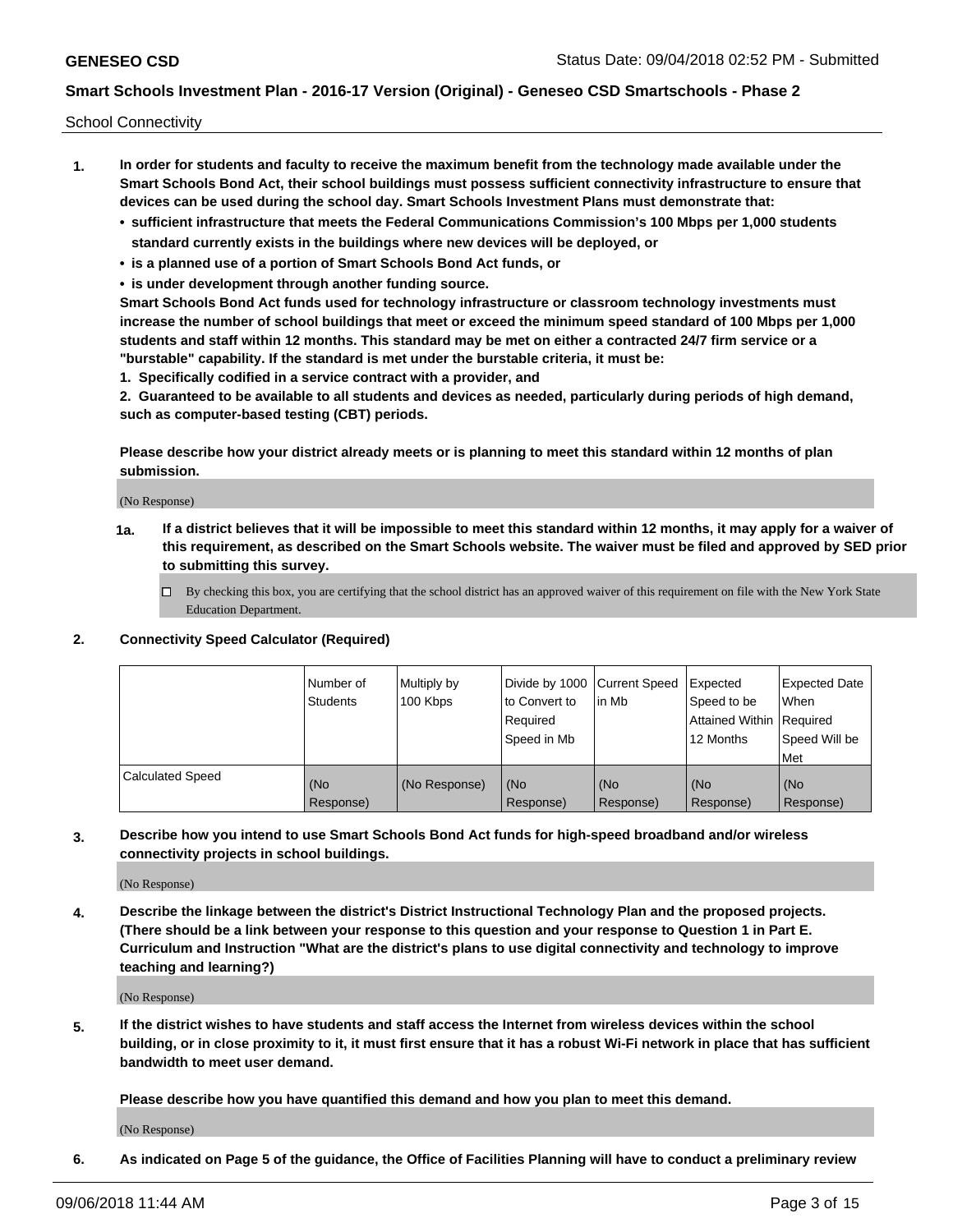School Connectivity

**of all capital projects, including connectivity projects.**

**Please indicate on a separate row each project number given to you by the Office of Facilities Planning.**

| Project Number |  |
|----------------|--|
|                |  |
| (No Response)  |  |
|                |  |

**7. Certain high-tech security and connectivity infrastructure projects may be eligible for an expedited review process as determined by the Office of Facilities Planning.**

**Was your project deemed eligible for streamlined review?**

(No Response)

**8. Include the name and license number of the architect or engineer of record.**

| Name          | License Number |
|---------------|----------------|
| (No Response) | (No Response)  |

**9. If you are submitting an allocation for School Connectivity complete this table. Note that the calculated Total at the bottom of the table must equal the Total allocation for this category that you entered in the SSIP Overview overall budget.** 

|                                            | Sub-              |
|--------------------------------------------|-------------------|
|                                            | <b>Allocation</b> |
| Network/Access Costs                       | (No Response)     |
| <b>Outside Plant Costs</b>                 | (No Response)     |
| School Internal Connections and Components | (No Response)     |
| <b>Professional Services</b>               | (No Response)     |
| Testing                                    | (No Response)     |
| <b>Other Upfront Costs</b>                 | (No Response)     |
| <b>Other Costs</b>                         | (No Response)     |
| Totals:                                    | 0                 |

**10. Please detail the type, quantity, per unit cost and total cost of the eligible items under each sub-category. This is especially important for any expenditures listed under the "Other" category. All expenditures must be eligible for tax-exempt financing to be reimbursed through the SSBA. Sufficient detail must be provided so that we can verify this is the case. If you have any questions, please contact us directly through smartschools@nysed.gov. NOTE: Wireless Access Points should be included in this category, not under Classroom Educational Technology, except those that will be loaned/purchased for nonpublic schools.**

| Select the allowable expenditure | Item to be purchased | Quantity      | <b>Cost per Item</b> | <b>Total Cost</b> |
|----------------------------------|----------------------|---------------|----------------------|-------------------|
| type.                            |                      |               |                      |                   |
| Repeat to add another item under |                      |               |                      |                   |
| each type.                       |                      |               |                      |                   |
| (No Response)                    | (No Response)        | (No Response) | (No Response)        | (No Response)     |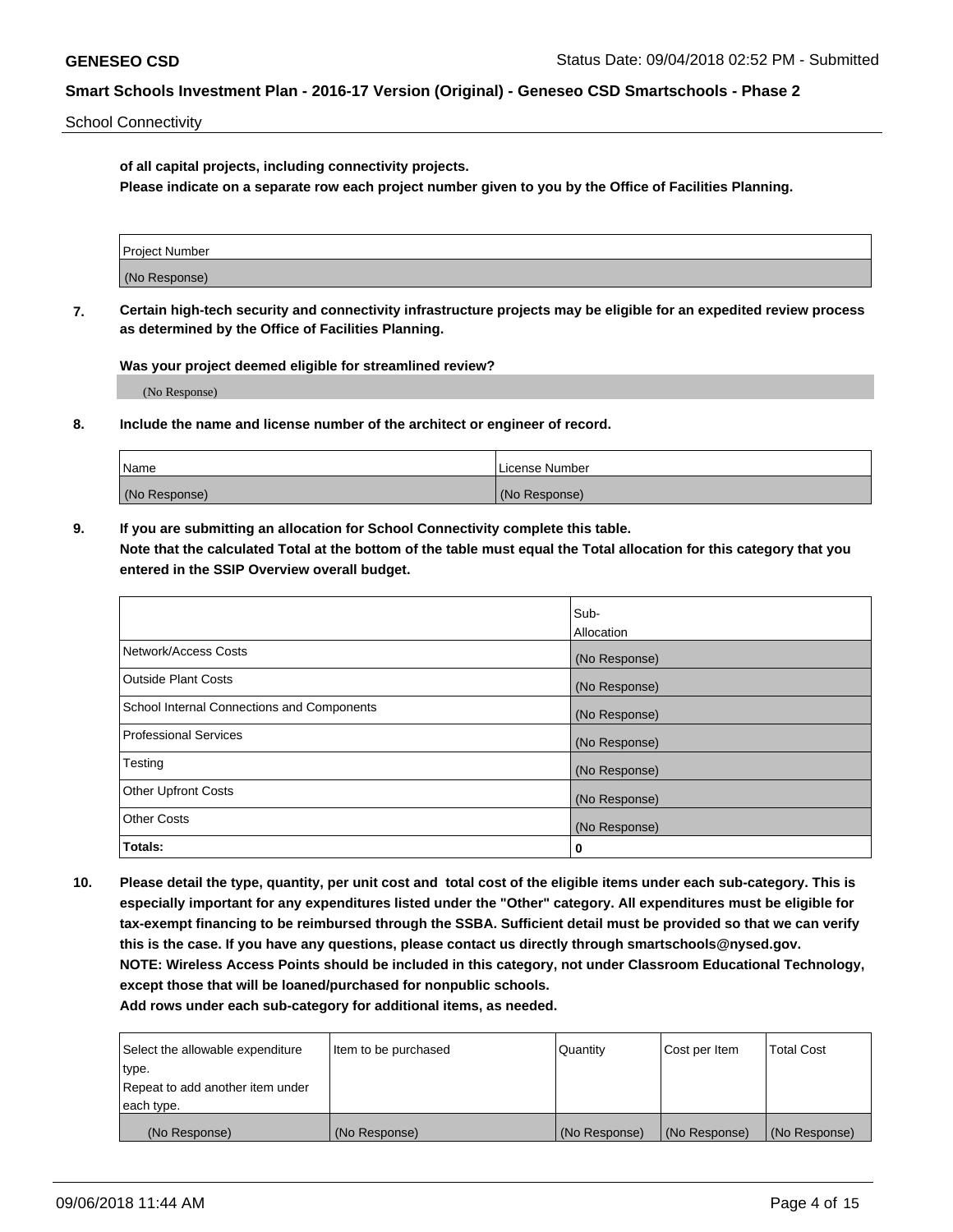Community Connectivity (Broadband and Wireless)

**1. Describe how you intend to use Smart Schools Bond Act funds for high-speed broadband and/or wireless connectivity projects in the community.**

(No Response)

**2. Please describe how the proposed project(s) will promote student achievement and increase student and/or staff access to the Internet in a manner that enhances student learning and/or instruction outside of the school day and/or school building.**

(No Response)

**3. Community connectivity projects must comply with all the necessary local building codes and regulations (building and related permits are not required prior to plan submission).**

 $\Box$  I certify that we will comply with all the necessary local building codes and regulations.

**4. Please describe the physical location of the proposed investment.**

(No Response)

**5. Please provide the initial list of partners participating in the Community Connectivity Broadband Project, along with their Federal Tax Identification (Employer Identification) number.**

| <b>Project Partners</b> | Federal ID#   |
|-------------------------|---------------|
| (No Response)           | (No Response) |

**6. If you are submitting an allocation for Community Connectivity, complete this table.**

**Note that the calculated Total at the bottom of the table must equal the Total allocation for this category that you entered in the SSIP Overview overall budget.**

|                                    | Sub-Allocation |
|------------------------------------|----------------|
| Network/Access Costs               | (No Response)  |
| <b>Outside Plant Costs</b>         | (No Response)  |
| <b>Tower Costs</b>                 | (No Response)  |
| <b>Customer Premises Equipment</b> | (No Response)  |
| <b>Professional Services</b>       | (No Response)  |
| Testing                            | (No Response)  |
| <b>Other Upfront Costs</b>         | (No Response)  |
| <b>Other Costs</b>                 | (No Response)  |
| Totals:                            | 0              |

**7. Please detail the type, quantity, per unit cost and total cost of the eligible items under each sub-category. This is especially important for any expenditures listed under the "Other" category. All expenditures must be capital-bond eligible to be reimbursed through the SSBA. If you have any questions, please contact us directly through smartschools@nysed.gov.**

| Select the allowable expenditure | Item to be purchased | Quantity      | Cost per Item | <b>Total Cost</b> |
|----------------------------------|----------------------|---------------|---------------|-------------------|
| type.                            |                      |               |               |                   |
| Repeat to add another item under |                      |               |               |                   |
| each type.                       |                      |               |               |                   |
| (No Response)                    | (No Response)        | (No Response) | (No Response) | (No Response)     |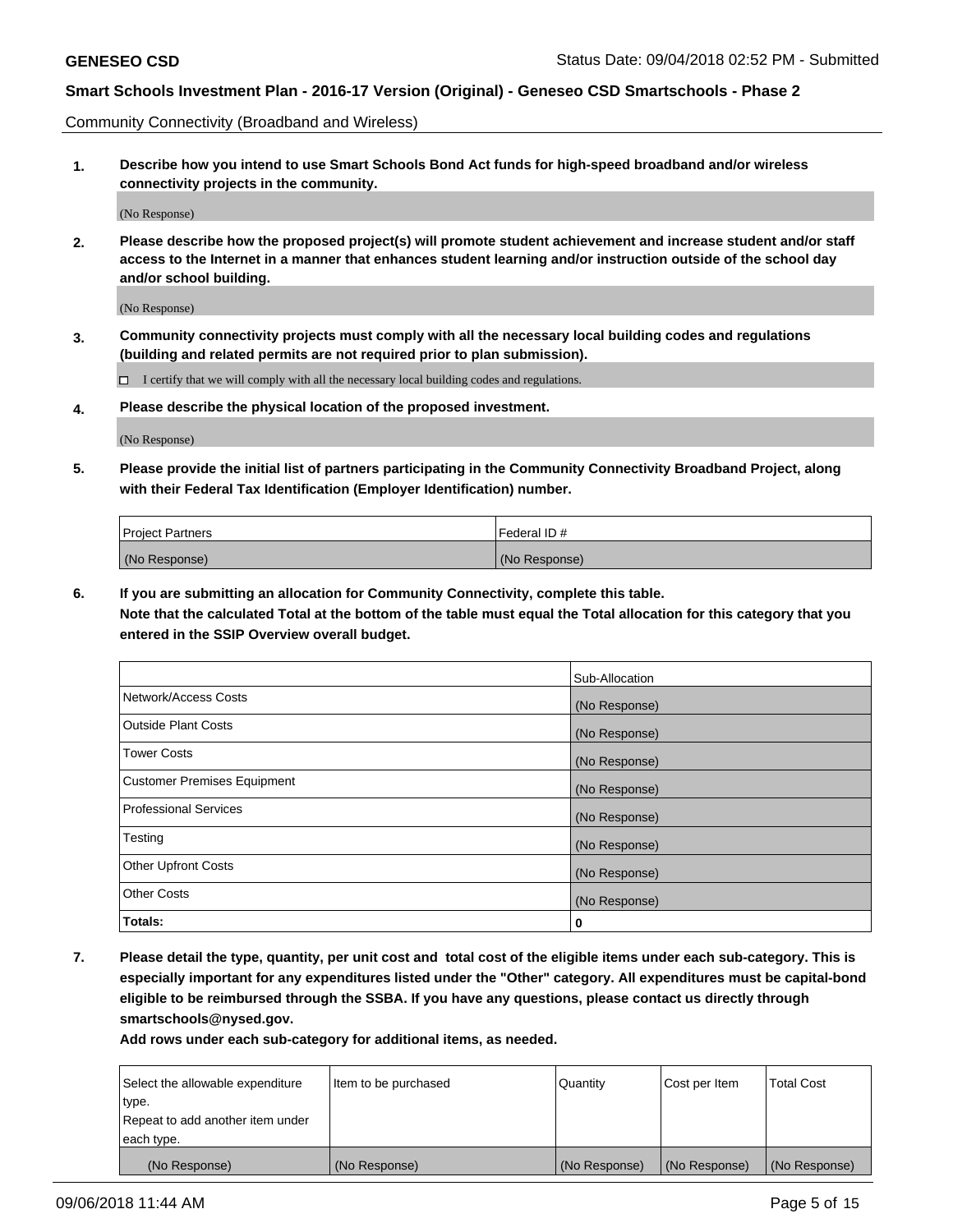#### Classroom Learning Technology

**1. In order for students and faculty to receive the maximum benefit from the technology made available under the Smart Schools Bond Act, their school buildings must possess sufficient connectivity infrastructure to ensure that devices can be used during the school day. Smart Schools Investment Plans must demonstrate that sufficient infrastructure that meets the Federal Communications Commission's 100 Mbps per 1,000 students standard currently exists in the buildings where new devices will be deployed, or is a planned use of a portion of Smart Schools Bond Act funds, or is under development through another funding source. Smart Schools Bond Act funds used for technology infrastructure or classroom technology investments must increase the number of school buildings that meet or exceed the minimum speed standard of 100 Mbps per 1,000 students and staff within 12 months. This standard may be met on either a contracted 24/7 firm service or a "burstable" capability. If the standard is met under the burstable criteria, it must be:**

**1. Specifically codified in a service contract with a provider, and**

**2. Guaranteed to be available to all students and devices as needed, particularly during periods of high demand, such as computer-based testing (CBT) periods.**

**Please describe how your district already meets or is planning to meet this standard within 12 months of plan submission.**

Our district has a total student enrollment of 850 students. Our speed already exceeds 100 Mbps to our Internet service provider.

- **1a. If a district believes that it will be impossible to meet this standard within 12 months, it may apply for a waiver of this requirement, as described on the Smart Schools website. The waiver must be filed and approved by SED prior to submitting this survey.**
	- By checking this box, you are certifying that the school district has an approved waiver of this requirement on file with the New York State Education Department.

#### **2. Connectivity Speed Calculator (Required)**

|                         | l Number of<br>Students | Multiply by<br>100 Kbps | to Convert to<br>Required<br>Speed in Mb | Divide by 1000 Current Speed Expected<br>lin Mb | Speed to be<br>Attained Within Required<br>12 Months | <b>Expected Date</b><br>When<br>Speed Will be<br>Met |
|-------------------------|-------------------------|-------------------------|------------------------------------------|-------------------------------------------------|------------------------------------------------------|------------------------------------------------------|
| <b>Calculated Speed</b> | 850                     | 85,000                  | 85                                       | 200                                             | l (No<br>Response)                                   | (No<br>Response)                                     |

**3. If the district wishes to have students and staff access the Internet from wireless devices within the school building, or in close proximity to it, it must first ensure that it has a robust Wi-Fi network in place that has sufficient bandwidth to meet user demand.**

**Please describe how you have quantified this demand and how you plan to meet this demand.**

We have had a Meru wireless network for the past three school years with 64 access points. We currently have 556 district owned wireless devices consisting of laptops, iPads, iPods, and Chromebooks that are connected to the network every day. In addition, we have a "Guest" network and a "BYOD" (Bring Your Own Device) network that will connect approximately an additional 200 devices per day. Even with this capacity, we have not experienced negative bandwidth issues.

**4. All New York State public school districts are required to complete and submit an Instructional Technology Plan survey to the New York State Education Department in compliance with Section 753 of the Education Law and per Part 100.12 of the Commissioner's Regulations.**

**Districts that include educational technology purchases as part of their Smart Schools Investment Plan must have a submitted and approved Instructional Technology Plan survey on file with the New York State Education Department.**

By checking this box, you are certifying that the school district has an approved Instructional Technology Plan survey on file with the New York State Education Department.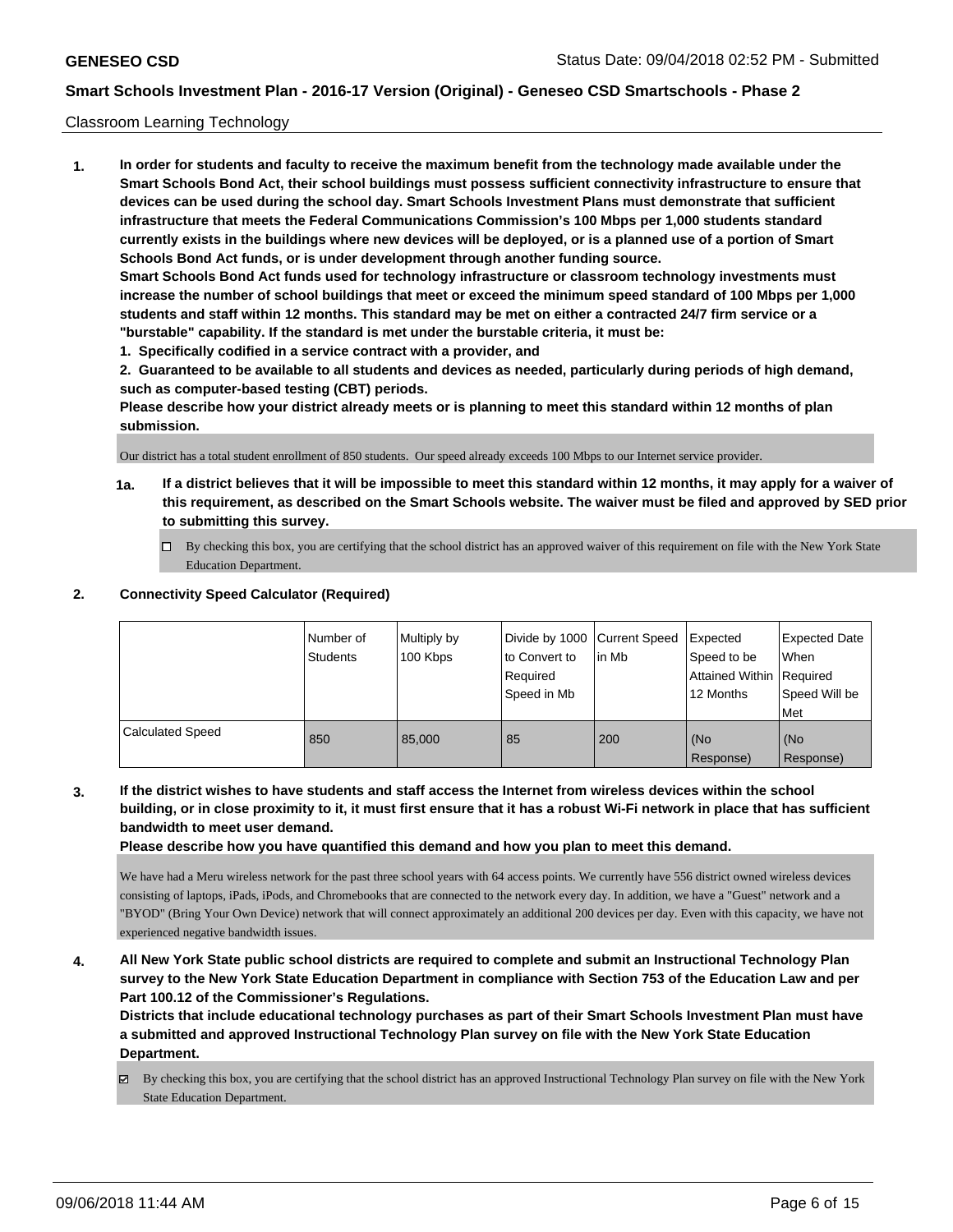#### Classroom Learning Technology

### **5. Describe the devices you intend to purchase and their compatibility with existing or planned platforms or systems. Specifically address the adequacy of each facility's electrical, HVAC and other infrastructure necessary to install and support the operation of the planned technology.**

One of the plans for the use of our Smartschools funds is to replace 100 staff desktops or laptops that are at least six years old. The new desktops and laptops will have either Windows 7 or Windows 10 installed on them and be able to connect to our existing Windows servers. In addition, we are planning on integrating eight more classroom sets of Chromebooks to supplement the mobile carts that we currently are using in our media centers. These eight mobile carts will be split between the elementary and middle and high school.

In addition, the ceiling mounted projectors that are installed in the classrooms are five to ten years old. The brightness of the projectors has dimmed,even with new replacement lamps. We are planning on replacing thirty of these projectors with the ultra short throw projectors, which are substantially brighter. We installed approximately 40 of these types of projectors already and the teachers and students love them. Brightening up the projectors is a primary goal to enhance all of our classrooms.

There is already power in the classrooms where, power run to where the projectors are being relocated,and we have available power supplies for the additional Chromebooks. This will be a sufficient electrical supply for these devices.

#### **6. Describe how the proposed technology purchases will:**

- **> enhance differentiated instruction;**
- **> expand student learning inside and outside the classroom;**
- **> benefit students with disabilities and English language learners; and**
- **> contribute to the reduction of other learning gaps that have been identified within the district.**

**The expectation is that districts will place a priority on addressing the needs of students who struggle to succeed in a rigorous curriculum. Responses in this section should specifically address this concern and align with the district's Instructional Technology Plan (in particular Question 2 of E. Curriculum and Instruction: "Does the district's instructional technology plan address the needs of students with disabilities to ensure equitable access to instruction, materials and assessments?" and Question 3 of the same section: "Does the district's instructional technology plan address the provision of assistive technology specifically for students with disabilities to ensure access to and participation in the general curriculum?"**

The classroom projection station is the primary device that the teachers use every day to teach their lessons. Teachers are using a variety of programs that can be used to differentiate instruction for their students, such as Castle Learning, Google Classroom, and Khan Academy. All students have Google accounts setup for them, and many have been using some assistive products, such as translators, text readers, and word predictive apps to help with their productivity. Another advantage of using the Google accounts is that the students have access to their work anywhere there is an Internet connection, so their learning inherently extends outside of the building and beyond the school day. We have used translation apps with many of our ELL students with great success. We currently do not have enough devices to dedicate to each ELL student if needed. The additional Chromebooks will help address this need.

In the classrooms, all students benefit from better projection from the computers. The brightness and clarity of the new projectors, have an immediate impact on the classroom for all of our students. The addition of more Chromebooks will especially benefit some of our special needs learners with the multitude of assistive apps that are available on these devices.

### **7. Where appropriate, describe how the proposed technology purchases will enhance ongoing communication with parents and other stakeholders and help the district facilitate technology-based regional partnerships, including distance learning and other efforts.**

The desktops and laptops are used for many "cloud-based" products, including "Castle Learning" and "Google Apps for Education". With the ability of students being able to login from anywhere, the use of this software will help facilitate communication with families as to what the students are doing in the classroom. With the extension of using the Google accounts with the additional Chromebooks, classrooms can easily connect with other classrooms, museums, and other organizations using things like Google Hangouts.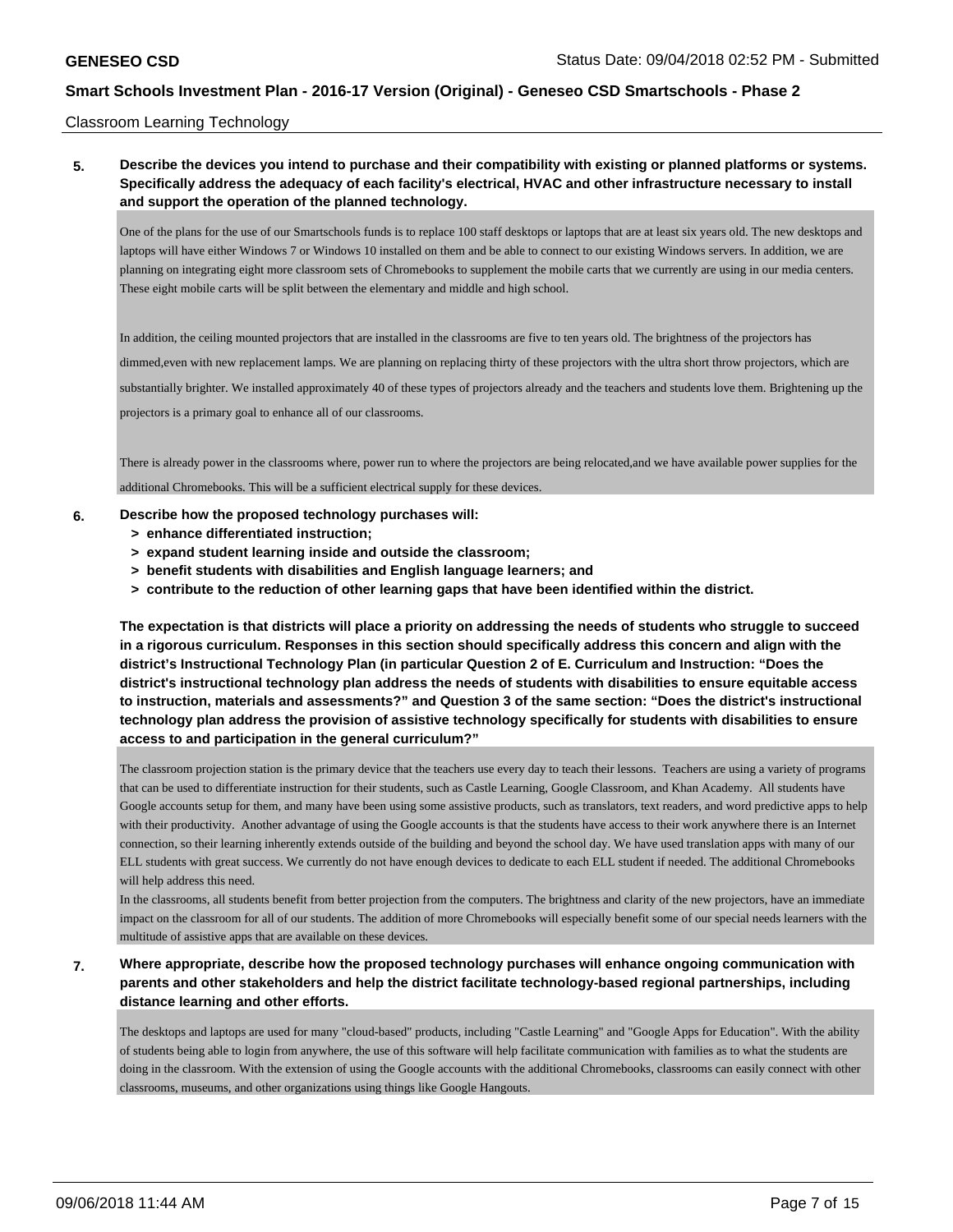#### Classroom Learning Technology

**8. Describe the district's plan to provide professional development to ensure that administrators, teachers and staff can employ the technology purchased to enhance instruction successfully.**

**Note: This response should be aligned and expanded upon in accordance with your district's response to Question 1 of F. Professional Development of your Instructional Technology Plan: "Please provide a summary of professional development offered to teachers and staff, for the time period covered by this plan, to support technology to enhance teaching and learning. Please include topics, audience and method of delivery within your summary."**

Professional Development is consistently run throughout the school year on many topics in our computer labs and our classrooms. Administrators, teachers, and staff all both run and participate in these learning opportunities on conference days and also after school. There is time built into these workshops for sharing and comparing ideas on how to use this technology with students. With the increase of Chromebooks, specific Google workshops will need to be consistently run. We are currently offering Google Educator Certification sessions and have a handful of teachers that have completed the level one certification and two who have completed the level two certification. More opportunities will be given for our staff to keep growing in this area. With the brighter projectors, we will also be looking to run workshops on how classrooms can be digitized by using screencasting to record what the teachers are doing in the classroom and then provide them as video clips for students to review and practice later. The better video systems in the classrooms will make this possible.

- **9. Districts must contact the SUNY/CUNY teacher preparation program that supplies the largest number of the district's new teachers to request advice on innovative uses and best practices at the intersection of pedagogy and educational technology.**
	- By checking this box, you certify that you have contacted the SUNY/CUNY teacher preparation program that supplies the largest number of your new teachers to request advice on these issues.
	- **9a. Please enter the name of the SUNY or CUNY Institution that you contacted.**

SUNY Geneseo

**9b. Enter the primary Institution phone number.**

585-245-5560

**9c. Enter the name of the contact person with whom you consulted and/or will be collaborating with on innovative uses of technology and best practices.**

Anjoo Sikka

**10. A district whose Smart Schools Investment Plan proposes the purchase of technology devices and other hardware must account for nonpublic schools in the district.**

**Are there nonpublic schools within your school district?**

Yes

- $\square$  No
- **10a. Describe your plan to loan purchased hardware to nonpublic schools within your district. The plan should use your district's nonpublic per-student loan amount calculated below, within the framework of the guidance. Please enter the date by which nonpublic schools must request classroom technology items. Also, specify in your response the devices that the nonpublic schools have requested, as well as in the in the Budget and the Expenditure Table at the end of the page.**

The Genesee Country Christian School is located in our district and we meet with them at least once a year to discuss their needs regarding technology. We discuss what we are doing with technology in our school and make recommendations to them if needed. Once the requests have been made, we order the technology and have it delivered to our school and process it in our inventory before delivering it out to the school. For this submission, the Genesee Country Christian School is requesting 2 Mimio Teach Interactive Systems and 1 desktop computer. The date that these requests must be received by our district is June 1st of the year of submission to be used for the following year. In our initial Smartschools submission that was approved in January of 2017, the Genesee Christian School received other equipment for \$202 per pupil. Therefore, they would be eligible for \$48 per pupil for this current submission.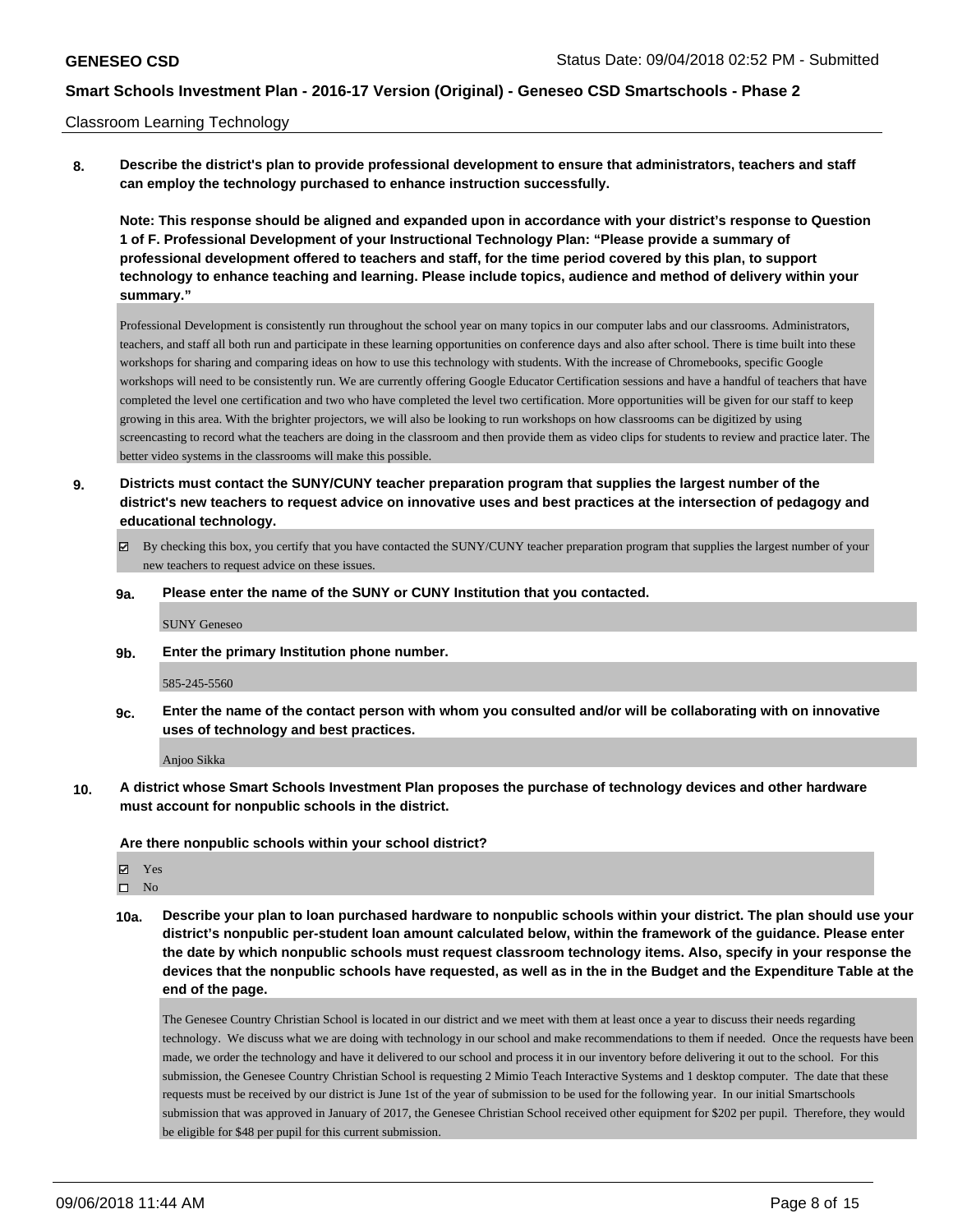Classroom Learning Technology

**10b. A final Smart Schools Investment Plan cannot be approved until school authorities have adopted regulations specifying the date by which requests from nonpublic schools for the purchase and loan of Smart Schools Bond Act classroom technology must be received by the district.**

By checking this box, you certify that you have such a plan and associated regulations in place that have been made public.

**11. Nonpublic Classroom Technology Loan Calculator**

**The Smart Schools Bond Act provides that any Classroom Learning Technology purchases made using Smart Schools funds shall be lent, upon request, to nonpublic schools in the district. However, no school district shall be required to loan technology in amounts greater than the total obtained and spent on technology pursuant to the Smart Schools Bond Act and the value of such loan may not exceed the total of \$250 multiplied by the nonpublic school enrollment in the base year at the time of enactment.**

#### **See:**

**http://www.p12.nysed.gov/mgtserv/smart\_schools/docs/Smart\_Schools\_Bond\_Act\_Guidance\_04.27.15\_Final.pdf.**

|                                     | 1. Classroom<br>Technology<br>Sub-allocation | l 2. Public<br>Enrollment<br>$(2014-15)$ | 3. Nonpublic<br>Enrollment<br>$(2014-15)$ | l 4. Sum of<br>Public and<br>Nonpublic<br>l Enrollment | 15. Total Per<br>Pupil Sub-<br>l allocation | l 6. Total<br>Nonpublic Loan<br>Amount |
|-------------------------------------|----------------------------------------------|------------------------------------------|-------------------------------------------|--------------------------------------------------------|---------------------------------------------|----------------------------------------|
| Calculated Nonpublic Loan<br>Amount | 170.448                                      | 877                                      | 51                                        | 928                                                    | 48                                          | 2.448                                  |

**12. To ensure the sustainability of technology purchases made with Smart Schools funds, districts must demonstrate a long-term plan to maintain and replace technology purchases supported by Smart Schools Bond Act funds. This sustainability plan shall demonstrate a district's capacity to support recurring costs of use that are ineligible for Smart Schools Bond Act funding such as device maintenance, technical support, Internet and wireless fees, maintenance of hotspots, staff professional development, building maintenance and the replacement of incidental items. Further, such a sustainability plan shall include a long-term plan for the replacement of purchased devices and equipment at the end of their useful life with other funding sources.**

 $\boxtimes$  By checking this box, you certify that the district has a sustainability plan as described above.

**13. Districts must ensure that devices purchased with Smart Schools Bond funds will be distributed, prepared for use, maintained and supported appropriately. Districts must maintain detailed device inventories in accordance with generally accepted accounting principles.**

By checking this box, you certify that the district has a distribution and inventory management plan and system in place.

**14. If you are submitting an allocation for Classroom Learning Technology complete this table. Note that the calculated Total at the bottom of the table must equal the Total allocation for this category that you entered in the SSIP Overview overall budget.**

|                         | Sub-Allocation |
|-------------------------|----------------|
| Interactive Whiteboards | 1,720          |
| Computer Servers        | $\overline{0}$ |
| Desktop Computers       | 48,728         |
| <b>Laptop Computers</b> | 86,000         |
| <b>Tablet Computers</b> | (No Response)  |
| <b>Other Costs</b>      | 34,000         |
| Totals:                 | 170,448        |

**15. Please detail the type, quantity, per unit cost and total cost of the eligible items under each sub-category. This is especially important for any expenditures listed under the "Other" category. All expenditures must be capital-bond eligible to be reimbursed through the SSBA. If you have any questions, please contact us directly through**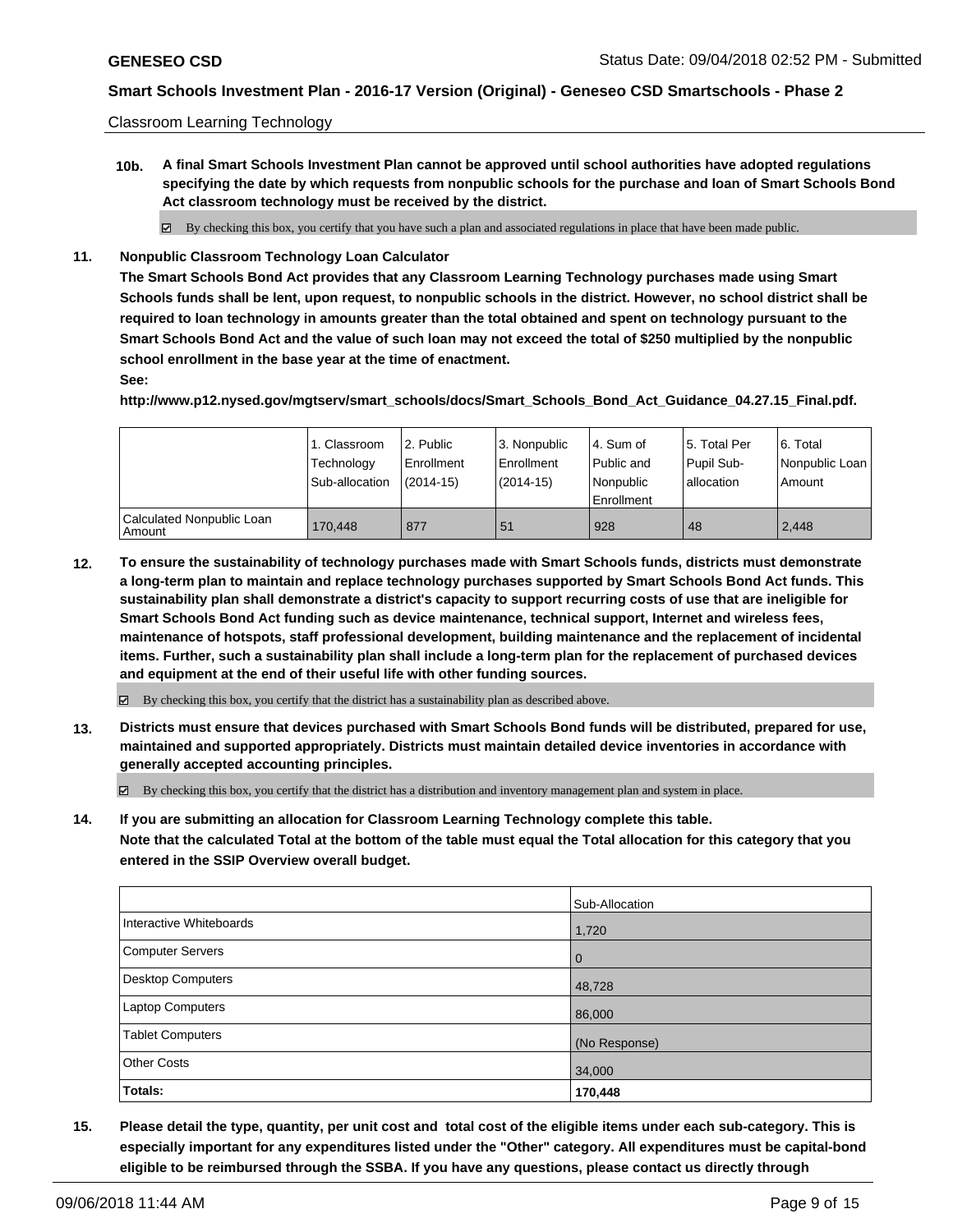Classroom Learning Technology

### **smartschools@nysed.gov.**

**Please specify in the "Item to be Purchased" field which specific expenditures and items are planned to meet the district's nonpublic loan requirement, if applicable.**

**NOTE: Wireless Access Points that will be loaned/purchased for nonpublic schools should ONLY be included in this category, not under School Connectivity, where public school districts would list them. Add rows under each sub-category for additional items, as needed.**

| Select the allowable expenditure<br>type. | Item to be Purchased                                                    | Quantity       | Cost per Item | <b>Total Cost</b> |
|-------------------------------------------|-------------------------------------------------------------------------|----------------|---------------|-------------------|
| Repeat to add another item under          |                                                                         |                |               |                   |
| each type.                                |                                                                         |                |               |                   |
| <b>Desktop Computers</b>                  | <b>Desktop Computers</b>                                                | 80             | 600           | 48,000            |
| <b>Laptop Computers</b>                   | <b>Laptop Computers</b>                                                 | 20             | 1,300         | 26,000            |
| <b>Laptop Computers</b>                   | Chromebooks                                                             | 200            | 300           | 60,000            |
| <b>Other Costs</b>                        | <b>Short Throw Projectors</b>                                           | 30             | 1,000         | 30,000            |
| <b>Desktop Computers</b>                  | <b>Desktop Computer for Genesee</b><br><b>Country Non Public School</b> |                | 728           | 728               |
| Interactive Whiteboards                   | Mimio Teach Interactive Systems For<br>Non-Public School                | $\overline{2}$ | 860           | 1,720             |
| <b>Other Costs</b>                        | Docking stations for laptops                                            | 20             | 200           | 4,000             |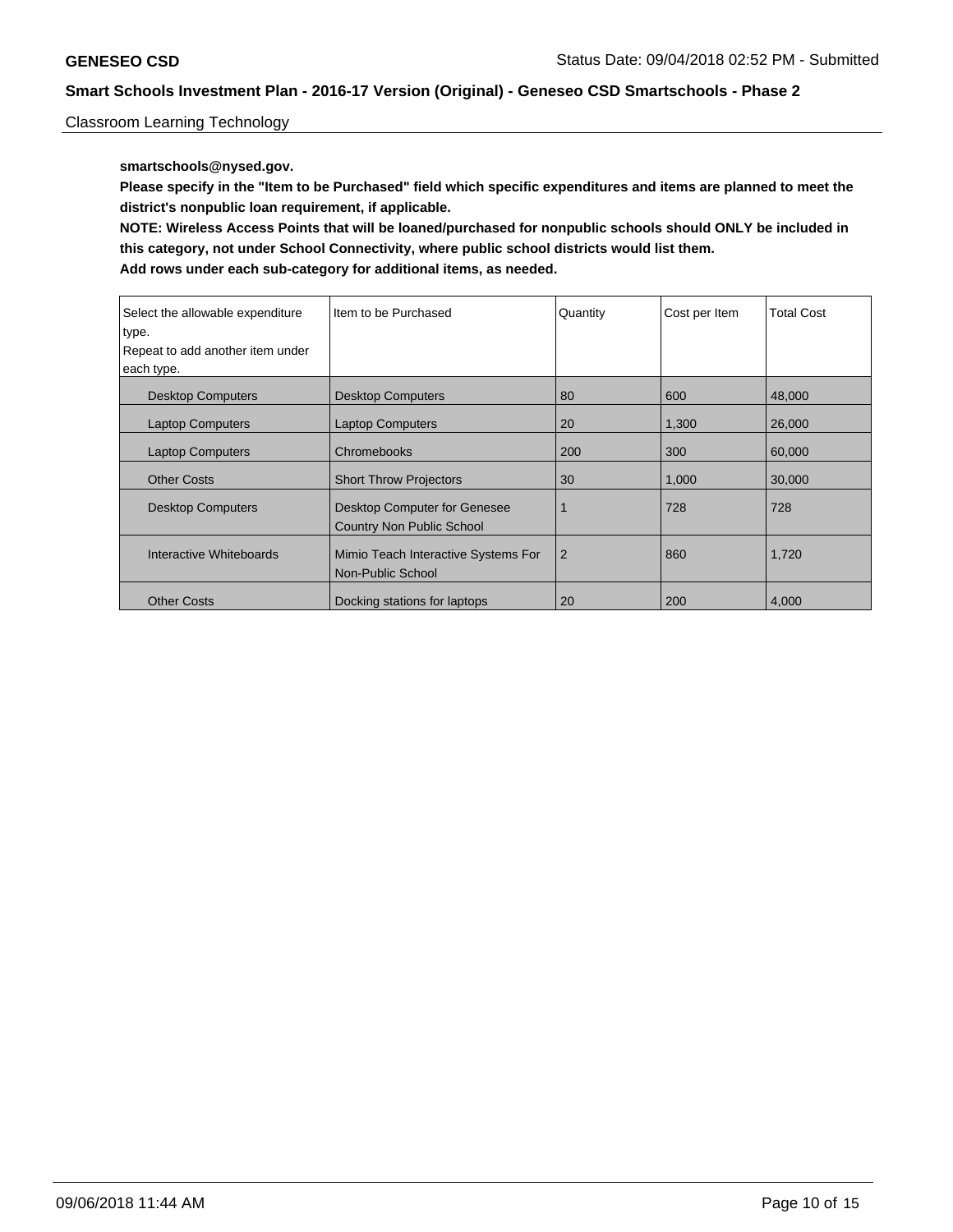#### Pre-Kindergarten Classrooms

**1. Provide information regarding how and where the district is currently serving pre-kindergarten students and justify the need for additional space with enrollment projections over 3 years.**

(No Response)

- **2. Describe the district's plan to construct, enhance or modernize education facilities to accommodate prekindergarten programs. Such plans must include:**
	- **Specific descriptions of what the district intends to do to each space;**
	- **An affirmation that pre-kindergarten classrooms will contain a minimum of 900 square feet per classroom;**
	- **The number of classrooms involved;**
	- **The approximate construction costs per classroom; and**
	- **Confirmation that the space is district-owned or has a long-term lease that exceeds the probable useful life of the improvements.**

(No Response)

**3. Smart Schools Bond Act funds may only be used for capital construction costs. Describe the type and amount of additional funds that will be required to support ineligible ongoing costs (e.g. instruction, supplies) associated with any additional pre-kindergarten classrooms that the district plans to add.**

(No Response)

**4. All plans and specifications for the erection, repair, enlargement or remodeling of school buildings in any public school district in the State must be reviewed and approved by the Commissioner. Districts that plan capital projects using their Smart Schools Bond Act funds will undergo a Preliminary Review Process by the Office of Facilities Planning.**

**Please indicate on a separate row each project number given to you by the Office of Facilities Planning.**

| Project Number |  |
|----------------|--|
| (No Response)  |  |
|                |  |

**5. If you have made an allocation for Pre-Kindergarten Classrooms, complete this table.**

**Note that the calculated Total at the bottom of the table must equal the Total allocation for this category that you entered in the SSIP Overview overall budget.**

|                                          | Sub-Allocation |
|------------------------------------------|----------------|
| Construct Pre-K Classrooms               | (No Response)  |
| Enhance/Modernize Educational Facilities | (No Response)  |
| <b>Other Costs</b>                       | (No Response)  |
| Totals:                                  | 0              |

**6. Please detail the type, quantity, per unit cost and total cost of the eligible items under each sub-category. This is especially important for any expenditures listed under the "Other" category. All expenditures must be capital-bond eligible to be reimbursed through the SSBA. If you have any questions, please contact us directly through smartschools@nysed.gov.**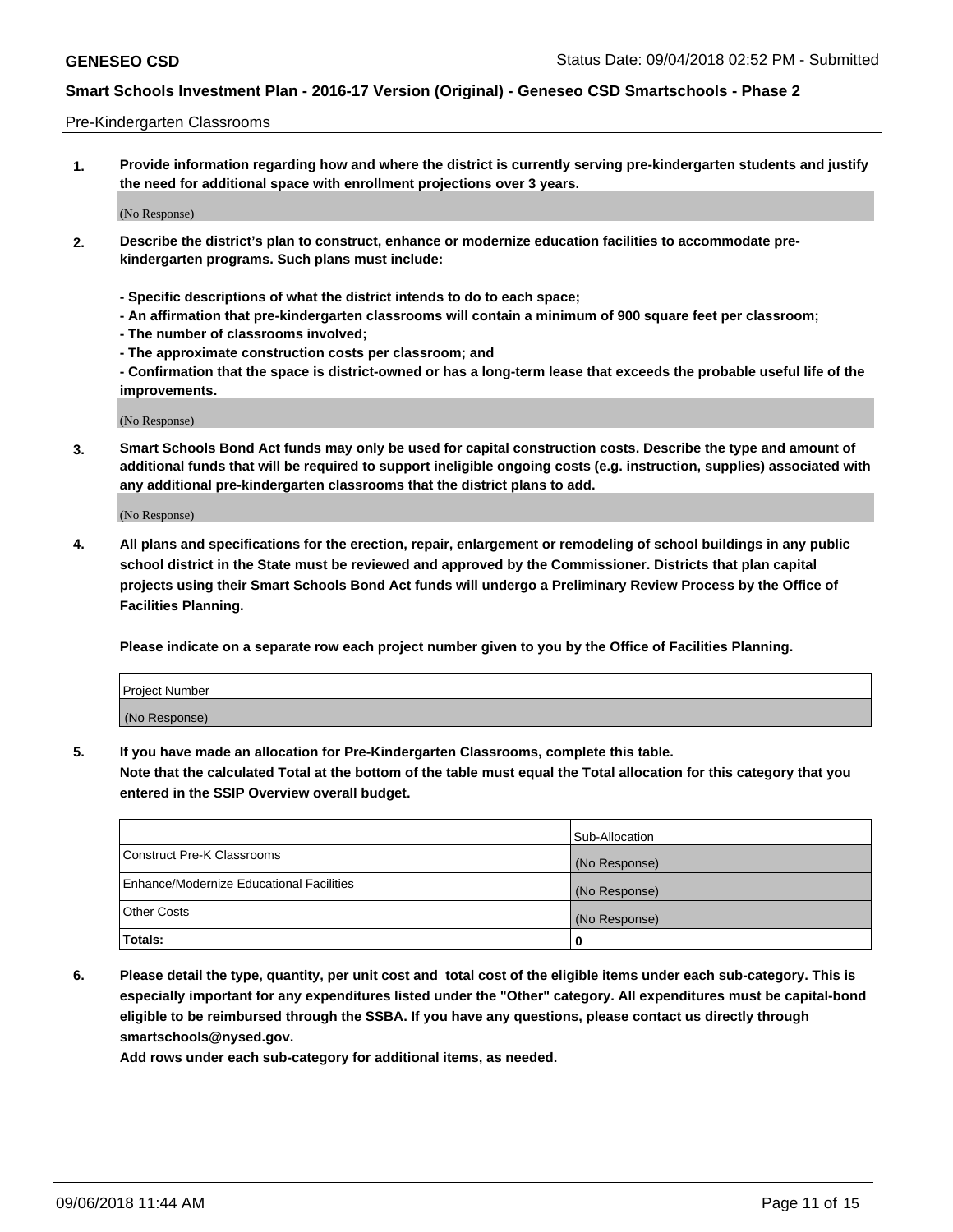Pre-Kindergarten Classrooms

| Select the allowable expenditure | Item to be purchased | Quantity      | Cost per Item | <b>Total Cost</b> |
|----------------------------------|----------------------|---------------|---------------|-------------------|
| type.                            |                      |               |               |                   |
| Repeat to add another item under |                      |               |               |                   |
| each type.                       |                      |               |               |                   |
| (No Response)                    | (No Response)        | (No Response) | (No Response) | (No Response)     |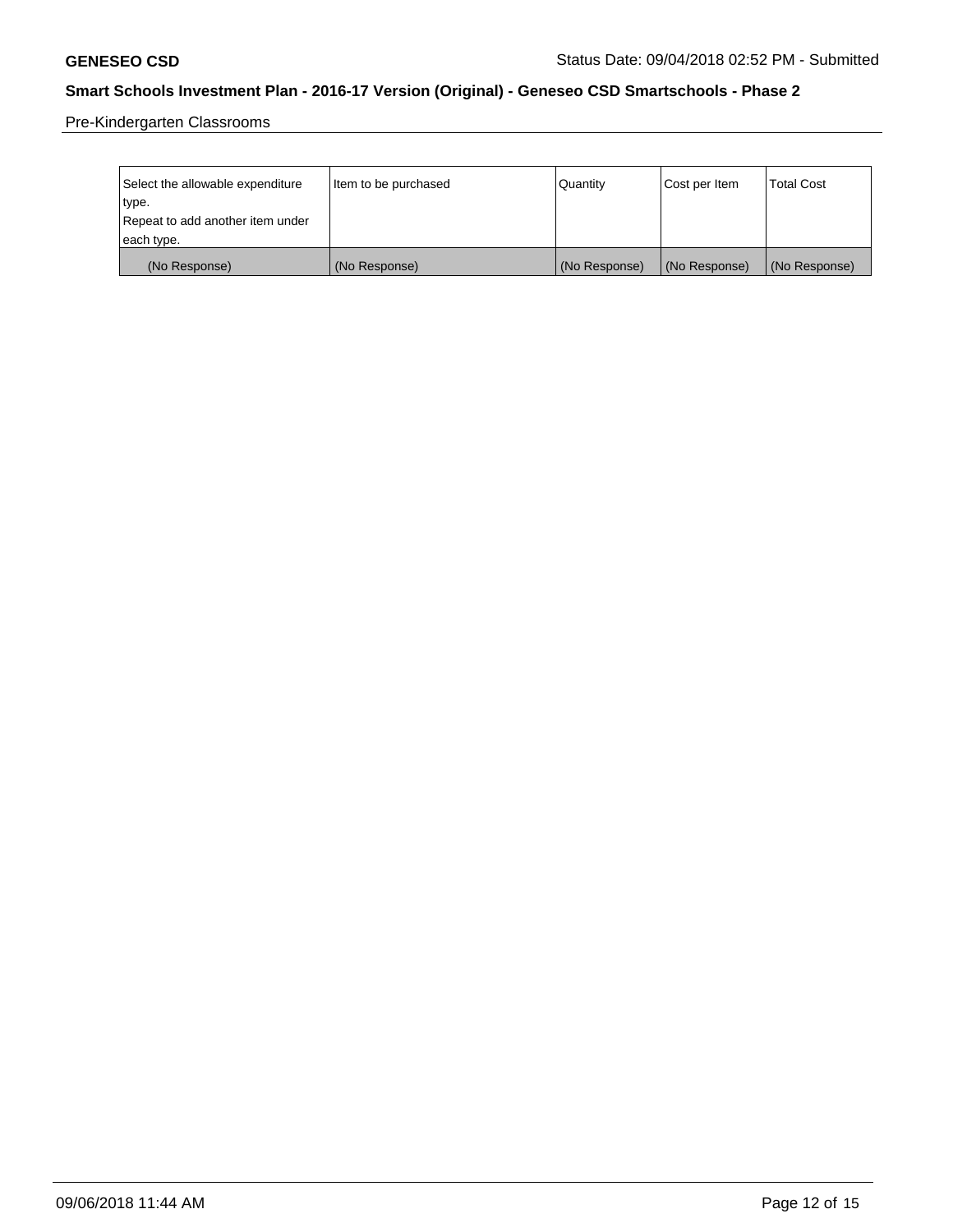Replace Transportable Classrooms

**1. Describe the district's plan to construct, enhance or modernize education facilities to provide high-quality instructional space by replacing transportable classrooms.**

(No Response)

**2. All plans and specifications for the erection, repair, enlargement or remodeling of school buildings in any public school district in the State must be reviewed and approved by the Commissioner. Districts that plan capital projects using their Smart Schools Bond Act funds will undergo a Preliminary Review Process by the Office of Facilities Planning.**

**Please indicate on a separate row each project number given to you by the Office of Facilities Planning.**

| Project Number |  |
|----------------|--|
|                |  |
| (No Response)  |  |

**3. For large projects that seek to blend Smart Schools Bond Act dollars with other funds, please note that Smart Schools Bond Act funds can be allocated on a pro rata basis depending on the number of new classrooms built that directly replace transportable classroom units.**

**If a district seeks to blend Smart Schools Bond Act dollars with other funds describe below what other funds are being used and what portion of the money will be Smart Schools Bond Act funds.**

(No Response)

**4. If you have made an allocation for Replace Transportable Classrooms, complete this table. Note that the calculated Total at the bottom of the table must equal the Total allocation for this category that you entered in the SSIP Overview overall budget.**

|                                                | Sub-Allocation |
|------------------------------------------------|----------------|
| Construct New Instructional Space              | (No Response)  |
| Enhance/Modernize Existing Instructional Space | (No Response)  |
| <b>Other Costs</b>                             | (No Response)  |
| Totals:                                        | 0              |

**5. Please detail the type, quantity, per unit cost and total cost of the eligible items under each sub-category. This is especially important for any expenditures listed under the "Other" category. All expenditures must be capital-bond eligible to be reimbursed through the SSBA. If you have any questions, please contact us directly through smartschools@nysed.gov.**

| Select the allowable expenditure | Item to be purchased | l Quantitv    | Cost per Item | <b>Total Cost</b> |
|----------------------------------|----------------------|---------------|---------------|-------------------|
| type.                            |                      |               |               |                   |
| Repeat to add another item under |                      |               |               |                   |
| each type.                       |                      |               |               |                   |
| (No Response)                    | (No Response)        | (No Response) | (No Response) | (No Response)     |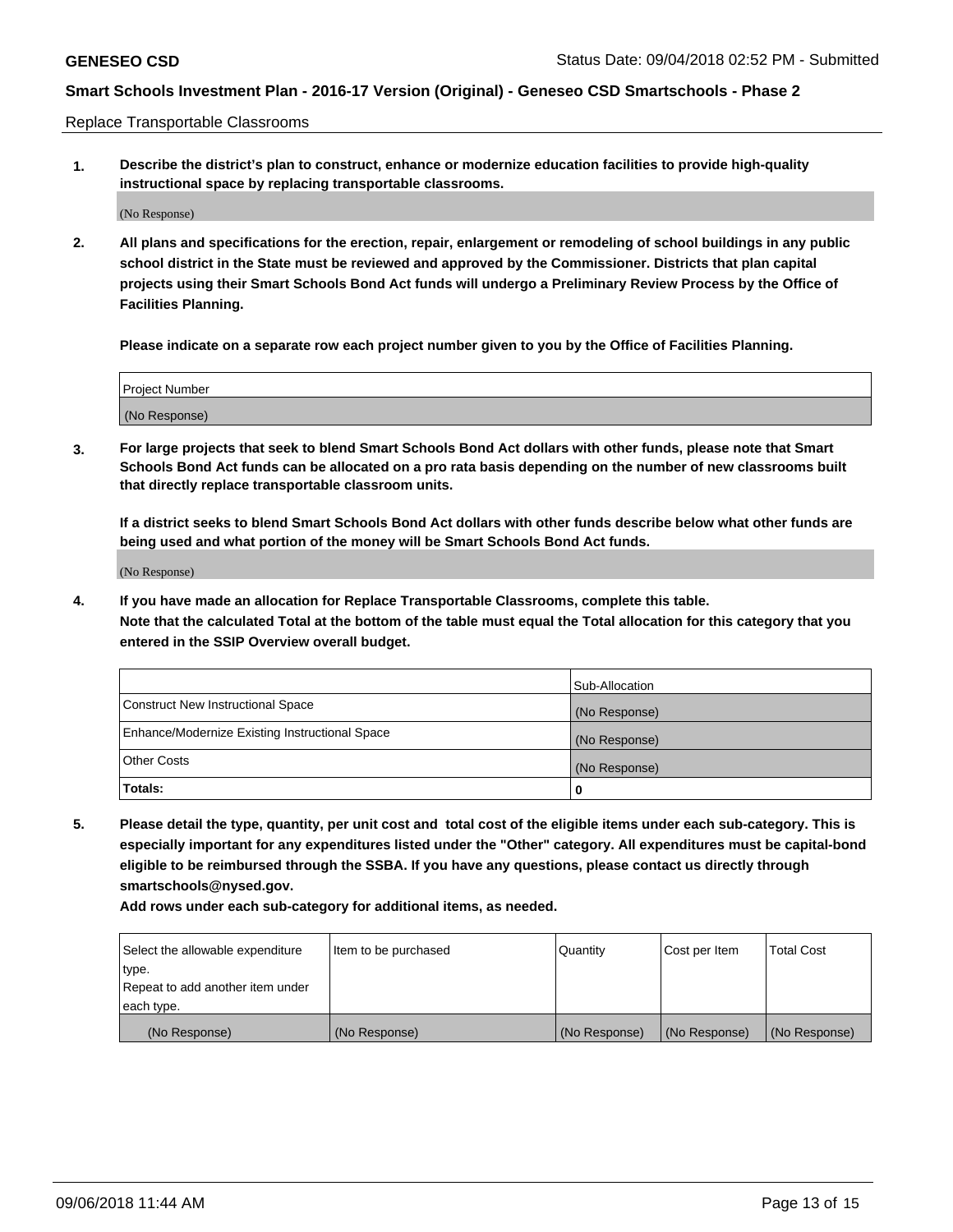High-Tech Security Features

**1. Describe how you intend to use Smart Schools Bond Act funds to install high-tech security features in school buildings and on school campuses.**

(No Response)

**2. All plans and specifications for the erection, repair, enlargement or remodeling of school buildings in any public school district in the State must be reviewed and approved by the Commissioner. Districts that plan capital projects using their Smart Schools Bond Act funds will undergo a Preliminary Review Process by the Office of Facilities Planning.** 

**Please indicate on a separate row each project number given to you by the Office of Facilities Planning.**

| <b>Project Number</b> |  |
|-----------------------|--|
| 240401040005SB1       |  |

- **3. Was your project deemed eligible for streamlined Review?**
	- Yes  $\square$  No
	-
- **4. Include the name and license number of the architect or engineer of record.**

| Name          | License Number |
|---------------|----------------|
| (No Response) | (No Response)  |

**5. If you have made an allocation for High-Tech Security Features, complete this table.**

**Note that the calculated Total at the bottom of the table must equal the Total allocation for this category that you entered in the SSIP Overview overall budget.**

|                                                      | Sub-Allocation |
|------------------------------------------------------|----------------|
| Capital-Intensive Security Project (Standard Review) | (No Response)  |
| <b>Electronic Security System</b>                    | (No Response)  |
| <b>Entry Control System</b>                          | (No Response)  |
| Approved Door Hardening Project                      | (No Response)  |
| <b>Other Costs</b>                                   | (No Response)  |
| Totals:                                              | 0              |

**6. Please detail the type, quantity, per unit cost and total cost of the eligible items under each sub-category. This is especially important for any expenditures listed under the "Other" category. All expenditures must be capital-bond eligible to be reimbursed through the SSBA. If you have any questions, please contact us directly through smartschools@nysed.gov.**

| Select the allowable expenditure | Item to be purchased | Quantity      | Cost per Item | <b>Total Cost</b> |
|----------------------------------|----------------------|---------------|---------------|-------------------|
| type.                            |                      |               |               |                   |
| Repeat to add another item under |                      |               |               |                   |
| each type.                       |                      |               |               |                   |
| (No Response)                    | (No Response)        | (No Response) | (No Response) | (No Response)     |